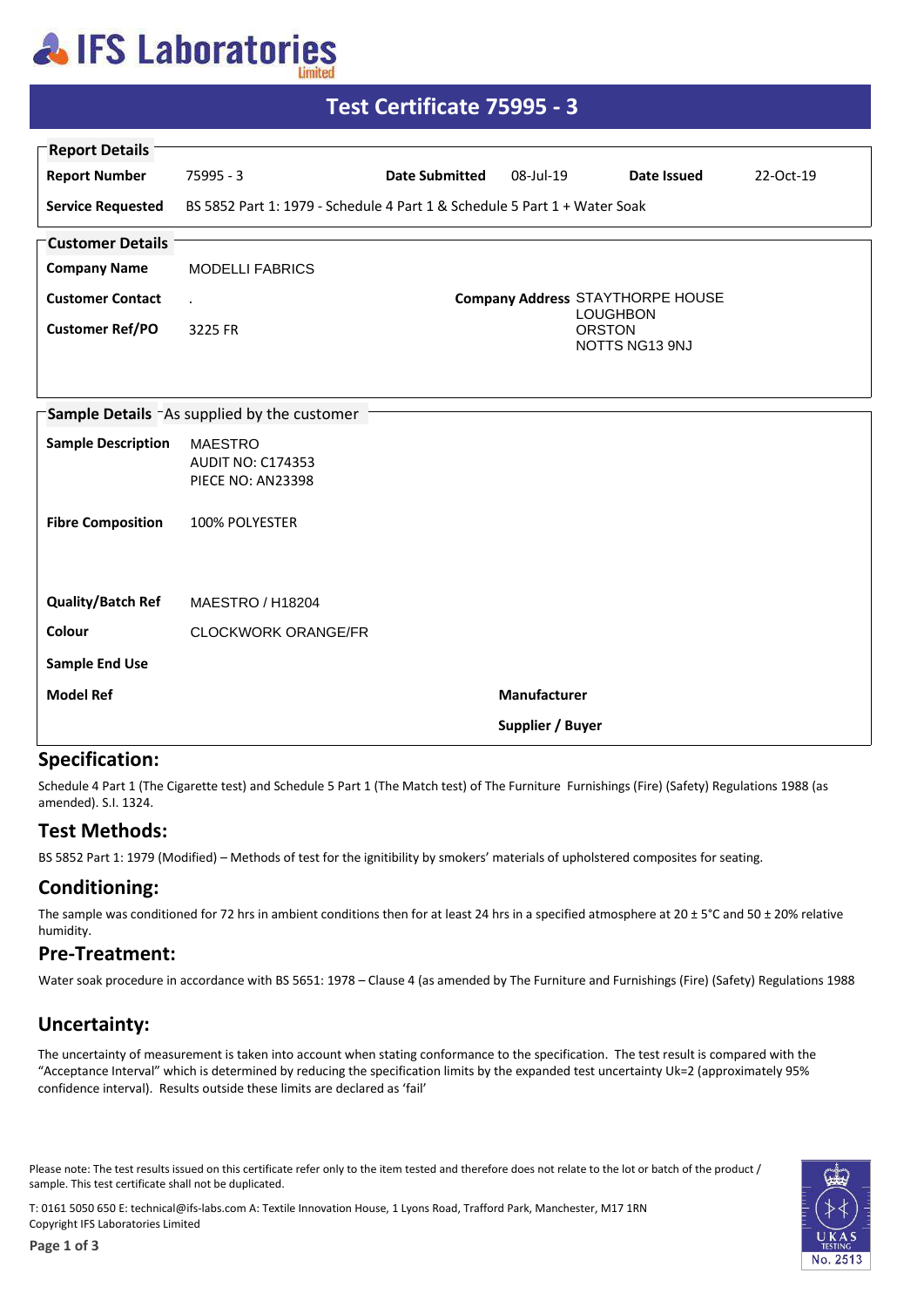# **AIFS Laboratories**

### **Test Certificate 75995 - 3**

### **Test Results**

The Following test results relate only to the ignitibility of the combination of the materials under the particular conditions of test; they are not intended as a means of assessing the full potential fire hazard of the materials in use.

| <b>Test Type</b>                                                                    | Schedule 4 Part 1                                                  | <b>Initial Test</b>         | <b>Repeat Test</b>          |  |
|-------------------------------------------------------------------------------------|--------------------------------------------------------------------|-----------------------------|-----------------------------|--|
| <b>Filling Material Used:</b>                                                       |                                                                    | VP45 20-22Kg/m <sup>3</sup> | VP45 20-22Kg/m <sup>3</sup> |  |
| <b>Smouldering Duration [mm:ss]:</b>                                                |                                                                    | <60.0                       | <60.0                       |  |
| the placement of the cigarette:                                                     | Progressive smouldering and/or flaming observed within one hour of | H                           | $\mathcal{L}^{\text{max}}$  |  |
| <b>Evidence of melting:</b>                                                         |                                                                    | $\overline{\mathbf{v}}$     | $\overline{\mathbf{v}}$     |  |
| <b>Evidence of charring:</b>                                                        |                                                                    | $\overline{\mathbf{v}}$     | $\overline{\mathbf{v}}$     |  |
| <b>Evidence of dripping:</b>                                                        |                                                                    |                             |                             |  |
| <b>Cover Split</b>                                                                  |                                                                    | $\overline{\mathbf{v}}$     | $\boxed{\checkmark}$        |  |
| <b>Forcibly Extinguished</b>                                                        |                                                                    | $\mathbf{I}$                |                             |  |
| <b>Test Result</b>                                                                  |                                                                    | PASS                        | <b>PASS</b>                 |  |
| <b>Test Type</b>                                                                    | Schedule 5 Part 1                                                  | <b>Initial Test</b>         | <b>Repeat Test</b>          |  |
| <b>Filling Material Used:</b>                                                       |                                                                    | VP45 20-22Kg/m <sup>3</sup> | VP45 20-22Kg/m <sup>3</sup> |  |
| Smouldering / Flaming / Glowing Duration [mm:ss]:                                   |                                                                    | 0.01                        | 0.0                         |  |
| Progressive smouldering observed within one hour after the removal of<br>the flame: |                                                                    | $\vert \ \ \vert$           |                             |  |
| <b>Evidence of melting:</b>                                                         |                                                                    | $\blacktriangledown$        | $\blacktriangledown$        |  |
| <b>Evidence of charring:</b>                                                        |                                                                    | $\overline{\mathbf{v}}$     | $\blacktriangledown$        |  |
| <b>Evidence of dripping:</b>                                                        |                                                                    |                             |                             |  |
| Flaming continued for more then 120 seconds after the removal of the<br>burner:     |                                                                    |                             |                             |  |
| <b>Forcibly Extinguished</b>                                                        |                                                                    |                             |                             |  |
| <b>Test Result</b>                                                                  |                                                                    | <b>PASS</b>                 | <b>PASS</b>                 |  |

Please note: The test results issued on this certificate refer only to the item tested and therefore does not relate to the lot or batch of the product / sample. This test certificate shall not be duplicated.

T: 0161 5050 650 E: technical@ifs-labs.com A: Textile Innovation House, 1 Lyons Road, Trafford Park, Manchester, M17 1RN Copyright IFS Laboratories Limited